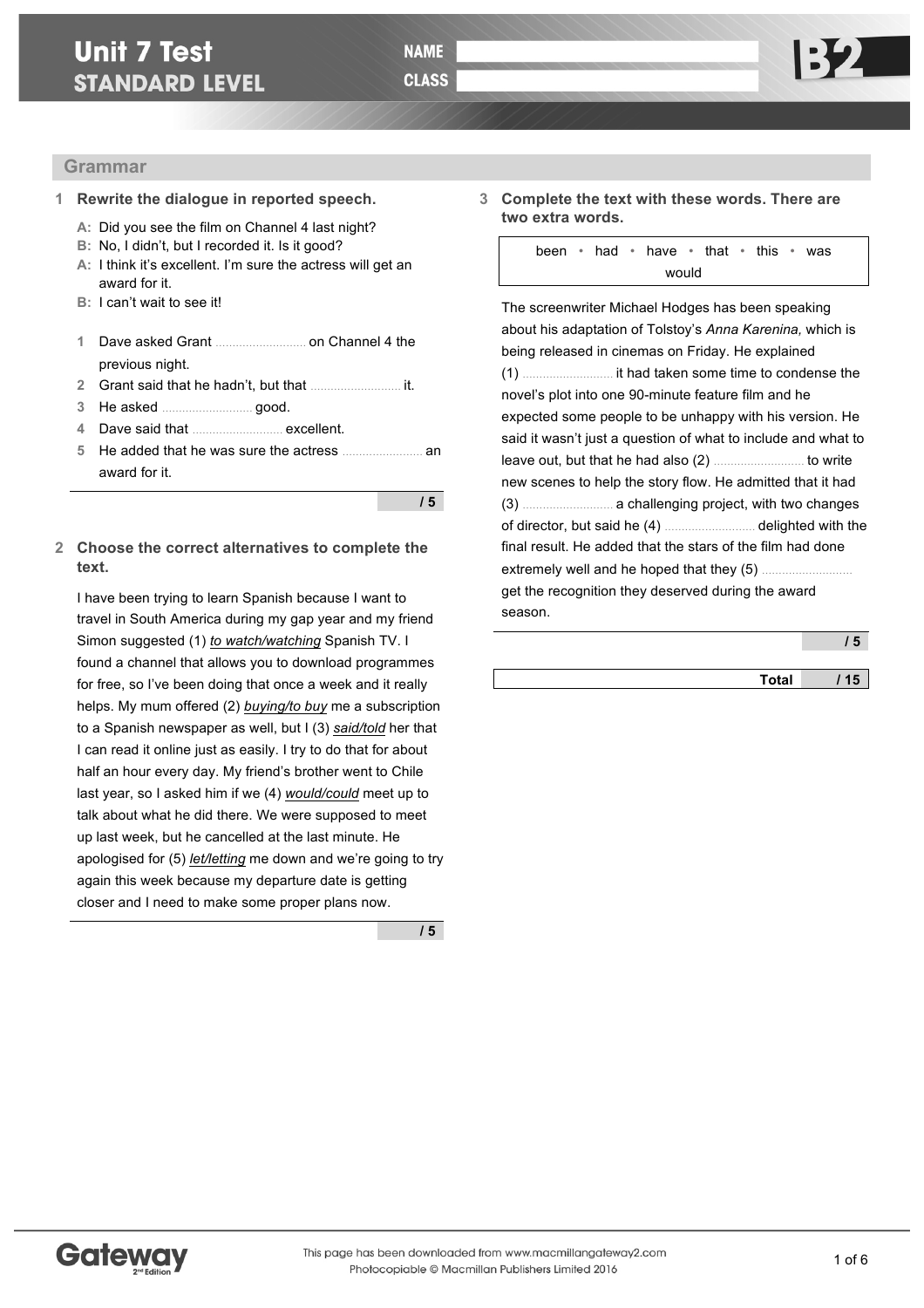#### **Vocabulary**

**4 Complete the text with these words. There are two extra words.**

> feedback • outcome • plot • roles • scenes screenplay • stream

#### *The Arrival* **– writers wanted.**

Can you write two pages to be part of a feature film (1) ……………………… ? We're looking for (2) ……………………… showing people awaiting the arrival on Earth of a spaceship from another galaxy. Send us your first draft and get (3) ……………………… before the competition closes at the end of the month. You can submit as many drafts as you like before the deadline, but remember to keep the (4) ……………………… simple. Our selection panel will choose the 50 best entries and inform you of the  $(5)$  ....... by the end of February. Filmmakers around the country will then shoot the film, which will be released in April. Get involved and be part of something amazing!

#### **/ 5**

#### **5 Choose the correct alternatives to complete the email.**

#### Hi Craig

Tom

How was your weekend? I tried calling, but your mobile just went to voicemail every time.

Anyway, do you remember that book you gave me last year for my birthday? It was a real (1) page-turner/blockbuster and I couldn't put it down. Well, it's been made into a film and I saw it with Joe on Saturday. The (2) star/role of the film wasn't very well-known  $-1$  can't even remember his name  $$ and to be honest the (3) *lighting/acting* was terrible. I loved the (4) *soundtrack/stage* though. I don't often make online (5) *file-sharing/purchases*, but I bought it as soon as I got home and I can't stop listening to it. I think you'll like it. I'll play it for you next time you come round. See vou soon.

**/ 5**

#### **6 Complete the text with the correct form of the words given.**

My friend Katy is a really good singer and (1) ……………………… (write). She writes all her own music and lyrics. Last weekend she had her first gig and we got a group of friends together to go and support her. There was a really good (2) ……………………… (out) and the place was packed. We could tell that she was nervous at first, but after a while she relaxed and gave a great (3) ……………………… (perform). The only (4) ……………………… (back) was that the venue was quite small and uncomfortable. She's going to record an album soon and it will be available to (5) ……………………… (load) from her website.

**/ 5**

**Total / 15**

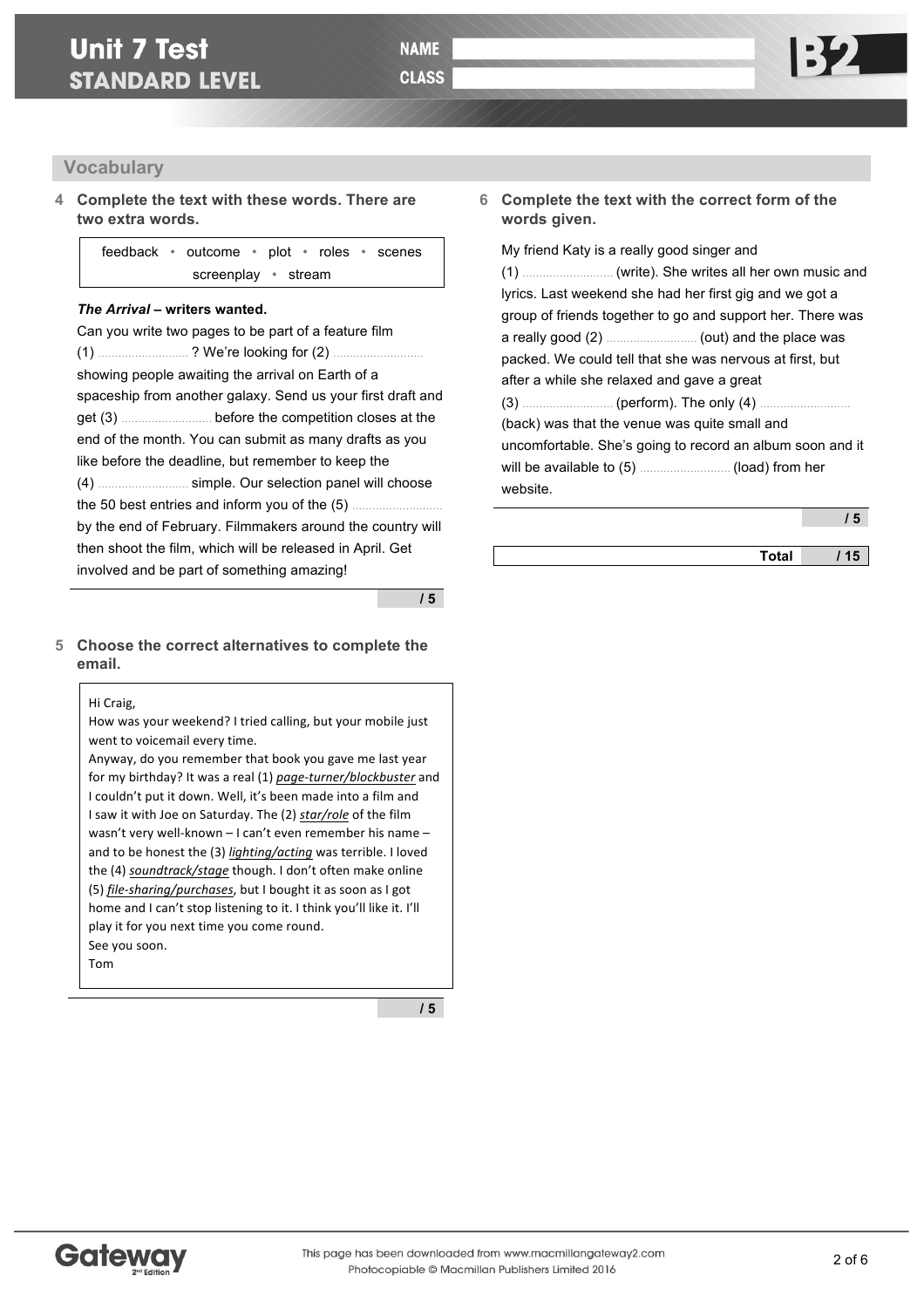**CLASS** 

# **Reading**

**7 Read the article about World Book Day. Six sentences have been removed from the article. Choose from the sentences A–G the one which fits each gap. There is one extra sentence.**

# **World Book Day**

Where were vou on Saturday 23<sup>rd</sup> April, in the UK? (1) ………………………As part of World Book Day, a campaign to raise interest in and promote the reading of books resulted in an enormous book giveaway. One million books were given away by ordinary people, or 'donors' as they were called.

The way it worked was this. (2) ………………………… There was even a 'chicklit' book on the list. That is, one of those wonderfully witty, up-to-date books written for today's women's market. Then, people from all over the UK applied to be a 'donor'. They had to say on their application form which book from the list they would like to give away and why. If their application was accepted, the 'donors' were sent 48 copies of the book that they had chosen. (3) ………………………… These donors were from all sections of society. There were teachers, factory workers, police officers, business people and many more, all united by one thing: a love of books and a desire to encourage others to share that pleasure. The people they chose to give the books to could be people they knew or people they simply met on the night. The idea was also that the recipients would then pass on the free book to others after reading it.

In recent vears, books have had to compete with TV and film as a form of entertainment and today many people are concerned that the value of a book is no longer appreciated as much as it used to be. (4) ……………………… Certainly those interviewed on the night were very enthusiastic about the idea. As one donor said, 'Many people think that reading books is an intellectual activity and is generally boring. Too many of us have the memory of being forced to read heavy classics at school, probably at far too early an age to really appreciate them. (5) .......................... In reality, reading can be a fascinating activity which is both escapist and informative. For me, a book opens up a whole new world. I'd really like to pass that pleasure on.'

There were definitely a lot of happy people around on World Book Night. We saw many of them on television at a special event held in Trafalgar Square, London, where some of the authors of the books on the giveaway list gave interviews, talks and readings to an enthusiastic crowd. (6) ……………………… They said that people should realise that the cost of a book reflected the work of the author, and prices of books should be raised rather than cut, as they have been in recent years in competition wars between supermarkets and book stores. They believed that this project would not help those bookshops which were trying to survive in today's economic climate. However, the critics were in the minority and the book night has proved to be a great success. Don't forget that if you did receive a free book, read it and then pass it on!

- **A** It was hoped that World Book Night would introduce books to a wider range of people.
- **B** People do not read enough these days, and that is a great shame.
- **C** Firstly, a team compiled a list of 25 books, including examples of all genres of fiction from thrillers to classics.
- **D** A few critics of the project complained that by giving away books for free it could undermine the value of books rather than increase it.
- **E** If you were out and about then it's quite possible that you were the lucky recipient of a free book!
- **F** On Saturday 23rd April, these people all gave away their copies of the book to whoever they wanted.
- **G** This can put you off reading for life!

**/ 6**

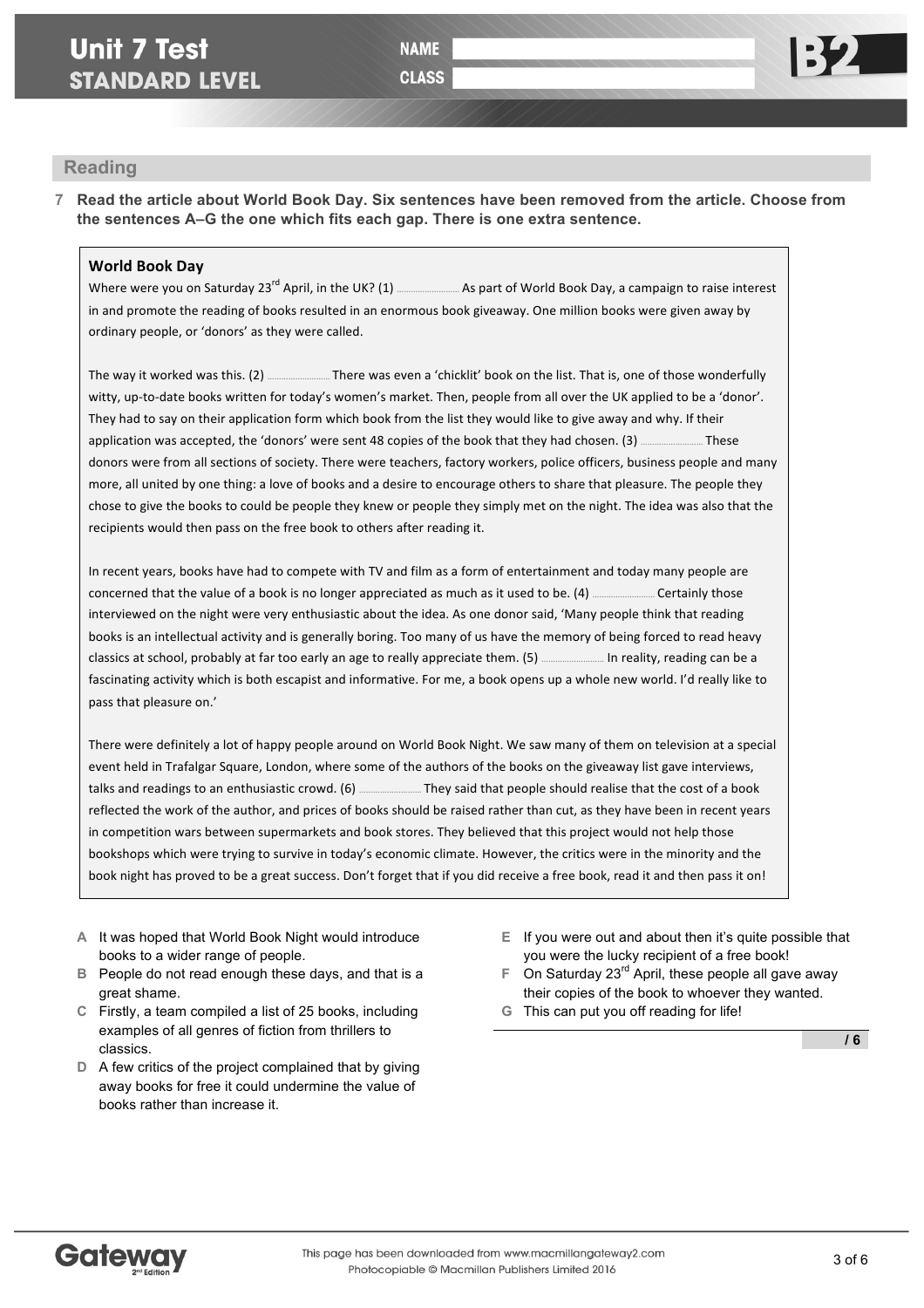# **Unit 7 Test STANDARD LEVEL**

**NAME** 

**CLASS** 

## **8 Read the article again and choose the best answers (A, B or C).**

- **1** The aim of World Book Day is to
	- **A** give away books.
	- **B** promote book sales.
	- **C** encourage people to read.
- **2** Potential donors all
	- **A** come from similar backgrounds.
	- **B** want to inspire others.
	- **C** disliked reading at school.
- **3** Some people fear that books are no longer appreciated because
	- **A** there are more popular forms of entertainment.
	- **B** they are not very well-written.
	- **C** reading is too difficult.

### **4** The donor interviewed in paragraph 3 thinks books can be

- **A** too realistic.
- **B** too heavy to carry.
- **C** a distraction from real life.
- **5** People at the World Book Night event were
	- **A** generally positive.
	- **B** critical of the campaign.
	- **C** happy to be on television.
- **6** People who received a free book at the event should read it then

**10 Listen to a woman talking about her reasons for choosing a career. Complete the text with one** 

The speaker, who is now a(n) (1) ……………………… , used to enjoy dressing up as a child and often (2) ……………………… on plays to perform with her friends. She now thinks that she was probably quite a bossy child. She was often chosen for end-of-term (3) ……………………… at school because she was good at imitating accents. One of the things she found difficult later was learning all the (4) ……………………… , but she joined the drama club and participated in many shows. As a

professional today, she occasionally suffers from nerves and says that another downside to her work is that sometimes she doesn't have a (5) ……………………… , but overall she feels that she is fortunate to have achieved her childhood ambition.

- **A** take it back to a book shop.
- **B** give it to someone else.
- **C** write a review.

**word in each gap.**

**Listening** 

#### **/ 6**

**Total / 12**

# **Use of English**

**9 Complete the second sentence so it means the same as the first, using the word given. Do not change the word given. Use between two and five words.**

**1** 'What are you watching, Petra?' asked Frank. **WAS**

Frank asked Petra ……………………… watching.

**2** 'Where is the cinema going to be built?' asked David. **KNOW**

David wanted to ……………………… going to be built.

**3** 'I'm really sorry I was late for dinner,' said Mark. **FOR**

Mark ……………………… for dinner.

**4** 'Turn right at the garage and the ticket office is on your left,' said Gary.

#### **HOW**

Gary explained ……………………… the ticket office.

- **5** 'You got a good result, Mary. Well done,' said Ronnie. **CONGRATULATED**
	- Ronnie ……………………… a good result.
- **6** 'Can I borrow this DVD?' Tom asked Anna. **WHETHER**

Tom asked ……………………… her DVD.

- **7** 'Let's go to the cinema tomorrow night,' Lucy said. **SUGGESTED**
- Lucy ……………………… the following evening.
- **8** 'I'll buy you a ticket for that gig as a birthday present,' said John.

### **PROMISED**

John ……………………… for the gig as a birthday present.

**/ 8**



**/ 5**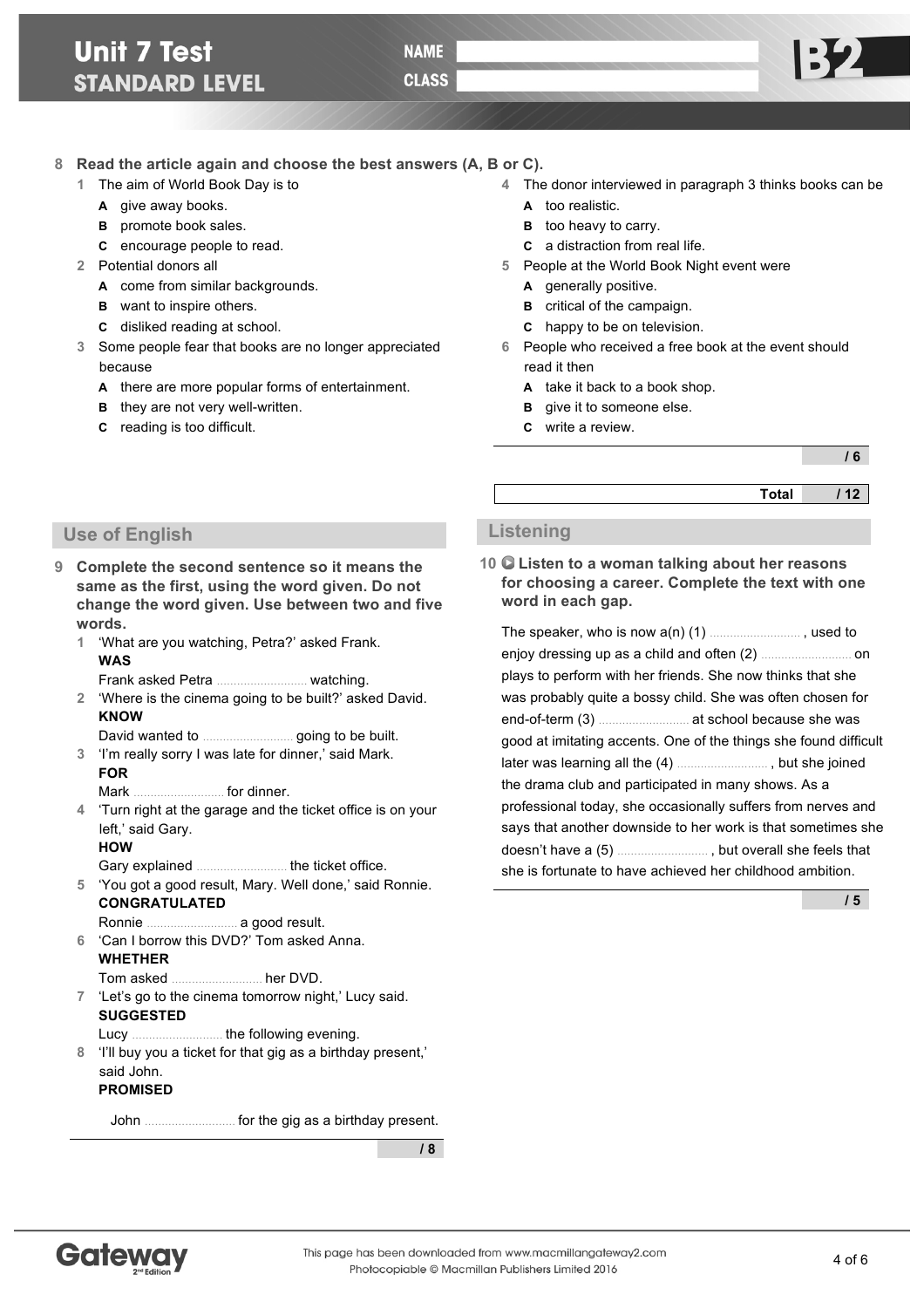# **Unit 7 Test STANDARD LEVEL**

**NAME** 

**CLASS** 

## **11 Listen again. Are these statements True (T) or False (F)?**

| $\mathbf{1}$ | The speaker liked inventing stories when she |     |
|--------------|----------------------------------------------|-----|
|              | was a child.                                 | T/F |
|              | 2 Her friends didn't like her being bossy.   | T/F |
| 3            | Teenagers don't like performing because they |     |
|              | are worried about how they look.             | T/F |
| 4            | It was the appreciation of an audience that  |     |
|              | convinced her to work on the stage.          |     |

| 5 She regrets her career choice when she is<br>unemployed. | T/F |
|------------------------------------------------------------|-----|
|                                                            |     |
|                                                            |     |
| Total                                                      | 10  |
|                                                            |     |

# **Writing**

**12 Read the notice and write your review.**

We are looking for reviews of films that have been adapted from books. Which film would you recommend to an audience of your own age? Tell us what happens and whether you think it is a good adaptation of the book or not.

**………..……..………..……..………..……..………..……..………..……..………..……….…………..……..………..……..………..……..………..……..………..……..………..……….…… ………..……..………..……..………..……..………..……..………..……..………..……….…………..……..………..……..………..……..………..……..………..……..………..……….……**

**………..……..………..……..………..……..………..……..………..……..………..……….…………..……..………..……..………..……..………..……..………..……..………..……….…… ………..……..………..……..………..……..………..……..………..……..………..……….…………..……..………..……..………..……..………..……..………..……..………..……….…… ………..……..………..……..………..……..………..……..………..……..………..……….…………..……..………..……..………..……..………..……..………..……..………..……….……**

**………..……..………..……..………..……..………..……..………..……..………..……….…………..……..………..……..………..……..………..……..………..……..………..……….…… ………..……..………..……..………..……..………..……..………..……..………..……….…………..……..………..……..………..……..………..……..………..……..………..……….…… ………..……..………..……..………..……..………..……..………..……..………..……….…………..……..………..……..………..……..………..……..………..……..………..……….……**

**………..……..………..……..………..……..………..……..………..……..………..……….…………..……..………..……..………..……..………..……..………..……..………..……….…… ………..……..………..……..………..……..………..……..………..……..………..……….…………..……..………..……..………..……..………..……..………..……..………..……….…… ………..……..………..……..………..……..………..……..………..……..………..……….…………..……..………..……..………..……..………..……..………..……..………..……….……**

**………..……..………..……..………..……..………..……..………..……..………..……….…………..……..………..……..………..……..………..……..………..……..………..……….……**

You should include:

- an introduction including basic information about the film.
- more detailed information about the film.
- what you like about the film.
- if this was a good adaptation of the book or not.
- your recommendation.

**Write 190–220 words.**

- amazing scary
- fast-moving terrible
- hilarious thought-provoking
- predictable thrilling
- realistic vivid
- 
- -

**/ 10**